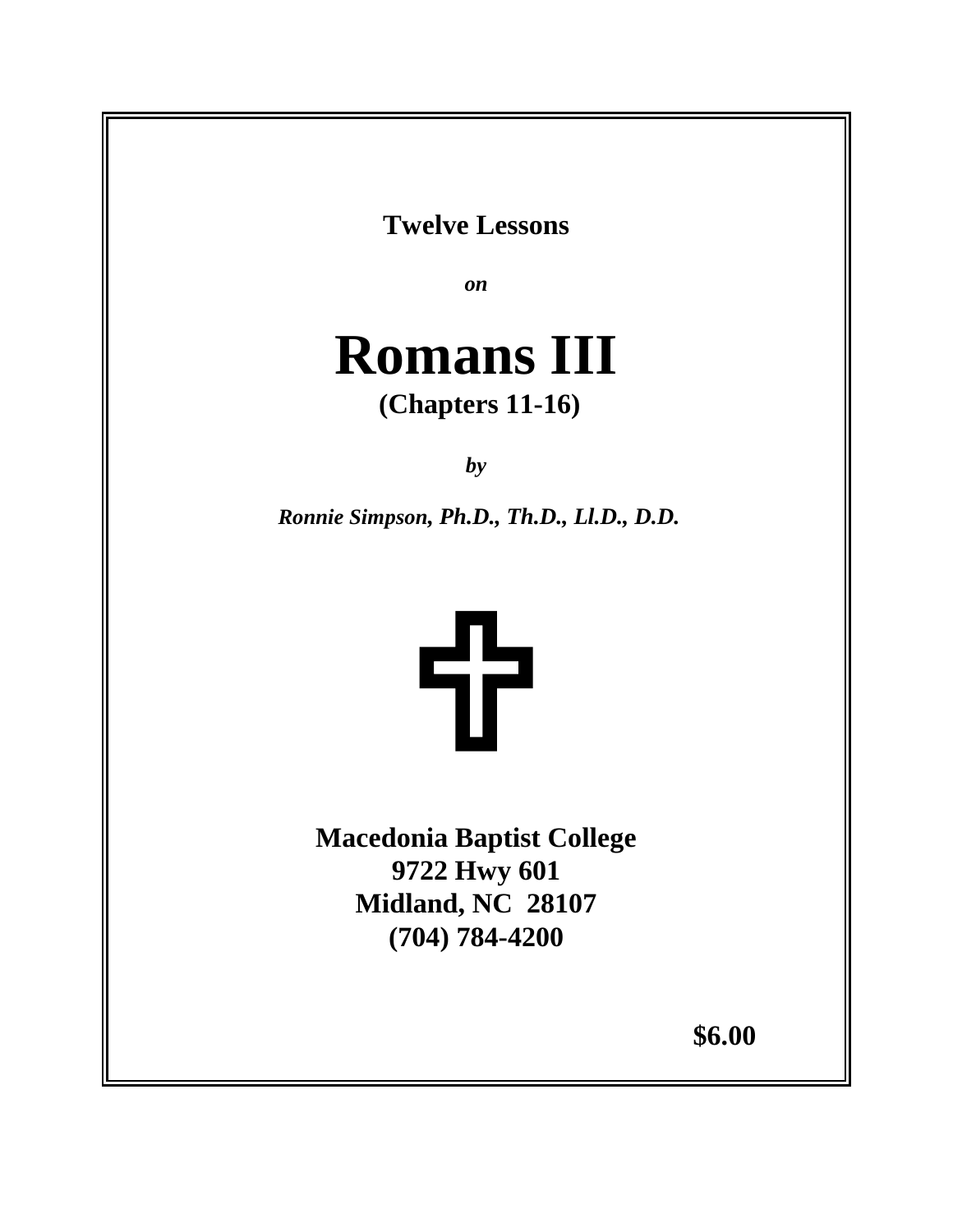**CONTENTS**

 **No part of this book may be reproduced in any form without written permission from Macedonia Baptist College and Xaris, Inc.**

XOOTS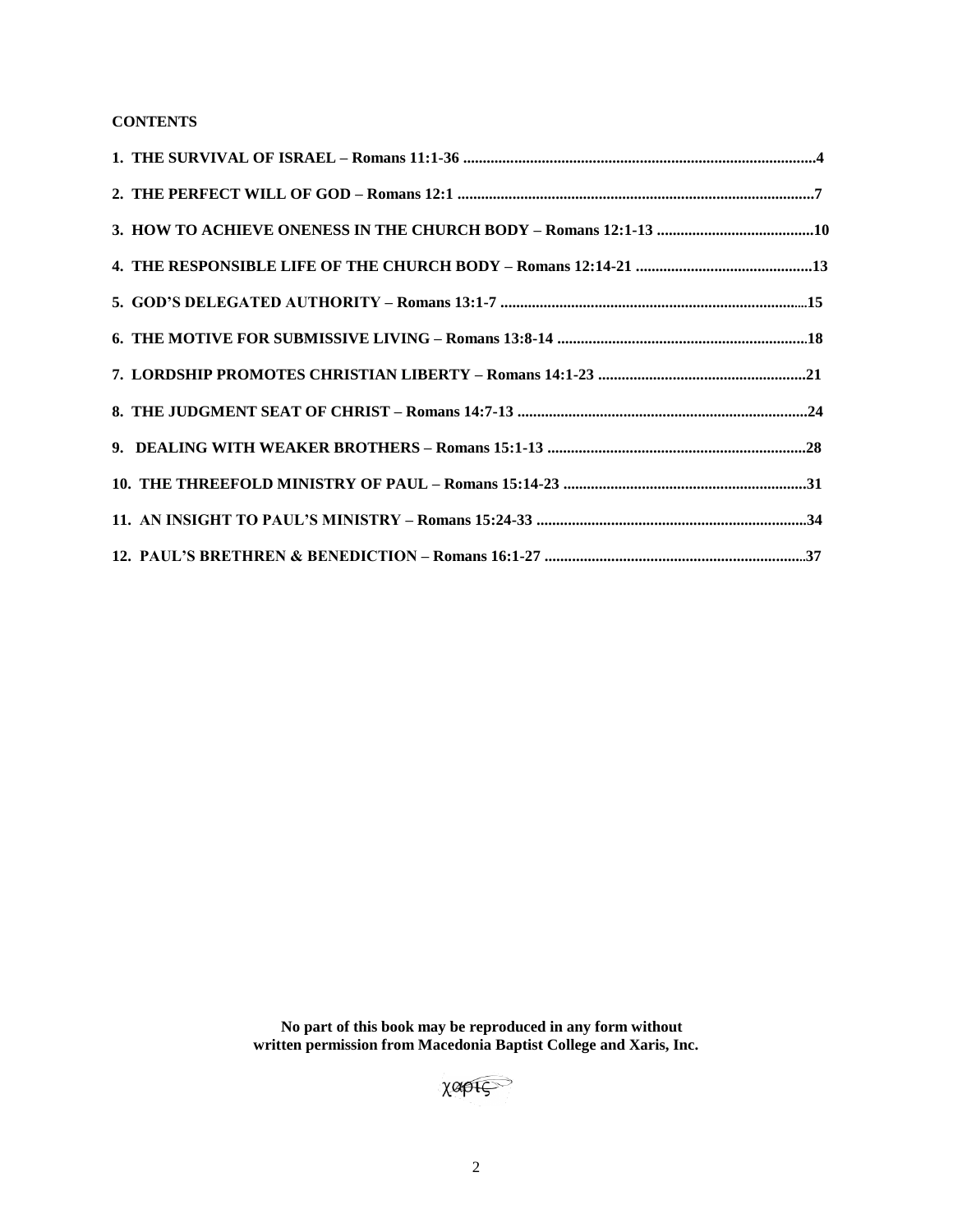### **THE SURVIVAL OF ISRAEL – LESSON 1**

### **Romans 11:1-36**

**Introduction:** One of the enigmas of History has been the survival of Israel. This nation has survived one national calamity after another. In A.D. 70, the city of Jerusalem was destroyed by Titus the Roman general who had over one million Jews slaughtered. Sixty-five years later the state was overthrown, 500,000 were killed and the Jews were cast out from Judea and Jerusalem. Since that time they have been killed and driven out of one country after another. Hitler had over 6 million Jews killed during his reign of horror. In spite of all their persecution, they were declared a state in 1948 and today are a viable nation. Israel is one of the strongest evidences we have that there is a God in heaven.

- 1. The theme of this chapter is that Israel has not been set aside forever. Paul brings witnesses to the stand to prove his point. Although, Israel has fallen and been rejected, God's covenant promises will be fulfilled.
- 2. There is a school of thought which says that in the church God has fulfilled everything in the Old Testament and there is no future for the Jew as a nation. The other view (and the correct one) is that God has set Israel aside for an age, and at some future time God will fulfill to the letter every promise He has made to Israel as a nation.

#### **Lesson Goals:**

- 1. To study how God preserved a remnant.
- 2. To examine the blindness of Israel.
- 3. To consider the salvation of the Gentiles.

#### **Definitions of Important Terms and/or Phrases:**

- 1. Remnant The part of a community or nation that remains after a dreadful judgment or devastating calamity, especially those who have escaped and remain to form the nucleus of a new community (Isa 10:20-23). The survival of a righteous remnant rests solely on God's providential care for His Chosen People and His faithfulness to keep His COVENANT promises. (Nelson's Illustrated Bible Dictionary)
- 2. Blindness Judicial Blindness. This phase of blindness or hardness of heart is characteristic of the nation Israel as a result of its rejection of the Messiah. It extends throughout the entire Christian age since the crucifixion of Christ. (The New Unger's Bible Dictionary)
- 3. Graft In horticulture, the process of uniting a shoot or bud with a growing plant so they grow as one. The apostle Paul used this procedure to illustrate the relationship between Jews and Gentiles in God's plan. The natural branches of the good olive tree (Israel) were broken off (because of Israel's unbelief) and the alien branches of a wild olive tree (the Gentiles) were grafted onto the root of the good olive tree (because of the Gentiles' faith; Rom 11:17-24). (Nelson's Illustrated Bible Dictionary)

## **I. THE REMNANT** – Vs. 1 – *"I say then, Hath God cast away his people? God forbid."*

#### **A. A Present Remnant** – Himself – Vs. 1

- 1. Himself Although Paul's salvation experience is recorded three times in the book of Acts, it should never be used as an example of how present day believers are saved.
	- a. Paul uses two phrases that are points of prophecy of how Israel will be saved. He says that he is *"one born out of due time"* in I Cor. 15:8 and in I Tim. 1:16 that God saved him *"that in me first Jesus Christ might show forth all long-suffering, for a pattern to them which should hereafter believe on Him to life everlasting."*
	- b. His Damascus road experience of seeing a blinding light, seeing the resurrected Lord, and hearing His voice is not the ordinary salvation experience but is a "pattern" of the Revelation of Jesus when He comes in great glory and presents Himself to Israel, face to face.
	- c. If God's foreknowledge can work in the life of an individual, will it work in the life of an entire nation? Most certainly. God is omniscient and knows how to predetermine Israel's restoration.
- 2. During the church age The remnant is composed of believing Jews (Rom . 11:4-5).

## **B. A Past Remnant** – Elijah – Vs. 2

- 1. In Elijah's period, 7,000 had not bowed the knee to Baal (I Kings 19:18) Note: Why is Elijah translated Elias in the New Testament. You never find "ah" translated in the New Testament because you cannot translate it.
- 2. In Isaiah's period, it was the "very small remnant" that caused Israel not to become like Sodom and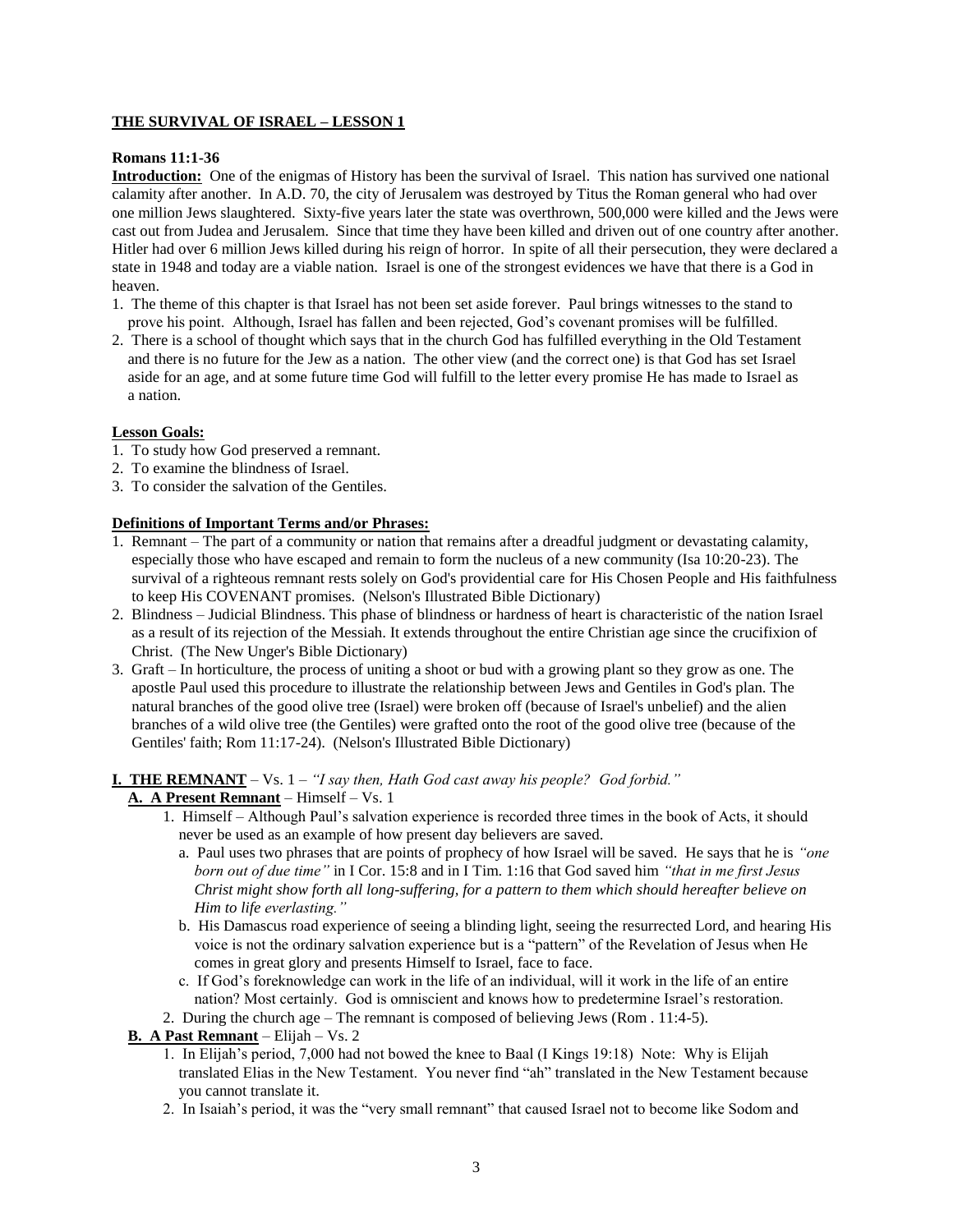Gomorrha.

- 3. During the Babylonian captivity, we have Ezekiel, Daniel, Shadrach, Meshach, Abednego, Esther, and Mordecai, the Jewish Remnant.
- 4. After the captivity, we have Ezra and Nehemiah.
- 5. At the first coming of our Lord, we have John the Baptist, Simeon, and Anna as *"them that looked for redemption in Jerusalem* (Luke 2:38).*"*
- **C. A Prophetic Remnant** During the great tribulation a remnant out of all Israel will turn to Jesus as Messiah. 1. They will become His witnesses after the rapture of the Church (Rev. 7:3-8).
	- 2. Some of them will become martyrs (Rev. 6:9-11).
	- 3. Still others will survive to enter the millennial kingdom (Zech. 12:6-13:9).
	- 4. Old Testament Prophecy in Ezekiel 37 of the Valley of Dry Bones. In 1948, there was a stirring of the bones as the Nation Israel came back into existence. It is true that "there is no breath in them" but if the bones are back together will not the rest of the prophecy be fulfilled?
- **D. Point:** The greatest argument that Paul uses against the idea of God completely rejecting Israel is "salvation" by grace." This blows away the doctrine proposed today that people are saved differently in different dispensations. If Israel was saved by faithfulness, then she would be lost by unfaithfulness. But God saved Israel by grace and therefore she has not been cast aside forever.
- **E. Practical Application** As it was in Elijah's day, so it was in Paul's and ever has been. God never leaves Himself without a remnant. There have been times in the history of the church, as it was with Israel, when the lamp of testimony has burned dim, but it has never gone out.

# **II. THE RETRIBUTION**

- **A. Israel has become Calloused** Vs. 7 *"...the rest were blinded..."*
	- 1. *"Blinded"* poroun A medical term meaning "a callous." When someone uses a tool for a long time, callouses form on the hand. Spiritually, when people constantly ignore the Word of God and live on in willful wickedness, callouses are formed on the their souls.
	- 2. Israel has become insensitive to the awfulness of their sin.
- **B. Israel has become Coldhearted** Vs. 8 *"...the spirit of slumber..."*
	- 1. *"Slumber"* katanuxis The numbness that comes from a sting of certain insects. It is also used of the disease, leprosy, and how it renders the flesh insensitive. Because Israel has hardened their heart against the truth, they have become apathetic to any solicitation from God.
	- 2. Israel has also become completely unresponsive to God's voice.
- **C. Israel has become Circumvented** Vs. 11 *"Have they stumbled that they should fall?..."*
	- 1. *"Fall"* paraptoma "a false step, transgression"
	- 2. The *"fall"* was their unbelief causing God to circumvent or go around Israel and give the Gospel to the Gentiles.

# **III. THE RESTORATION**

- **A. The Riches of the Gentiles** That God would bless the Gentiles and save them through the Gospel. This is no doubt one of the great benefits of Israel's rejection.
- **B. The Restoration of the Israelites** Vs. 15 Paul argues if the reconciliation of the Gentiles was a marvel, the restoration of the Jews will be even greater.
	- 1. At the giving of the Gospel to the Gentiles, there was no great ecological transformation.
	- 2. At the restoration of the nation Israel, the Millennial Kingdom will be ushered in with all of its details.
	- 3. Not only will man be released from the curse but also the mineral, vegetable, and animal kingdoms.
- **IV. THE RESPONSIBILITY** There are two metaphors used by Paul to show that Israel can never be totally and finally rejected.

# **A. The Example**

- 1. First fruits and the lump In this case, the Israelites offered the first portion of the dough or the first cake to God which is an example of God's covenant with Abraham bringing all of his descendants into the covenant. If the first fruits were dedicated to God, then the lump was also dedicated.
- 2. Root and the branches Again, Abraham being the root brings the branches, his descendants into the covenant. It was an unconditional covenant with Abraham and his seed.

# **B. The Exhortation** – Vs. 17-22

 1. Simply, the Gentiles were grafted into the tree and became partakers of the covenant. This is not individual salvation but Gentiles being brought into the plan of God. Just as Israel, there will be with the Gentiles those who do not believe. To interpret this as individual salvation would be to say that one can